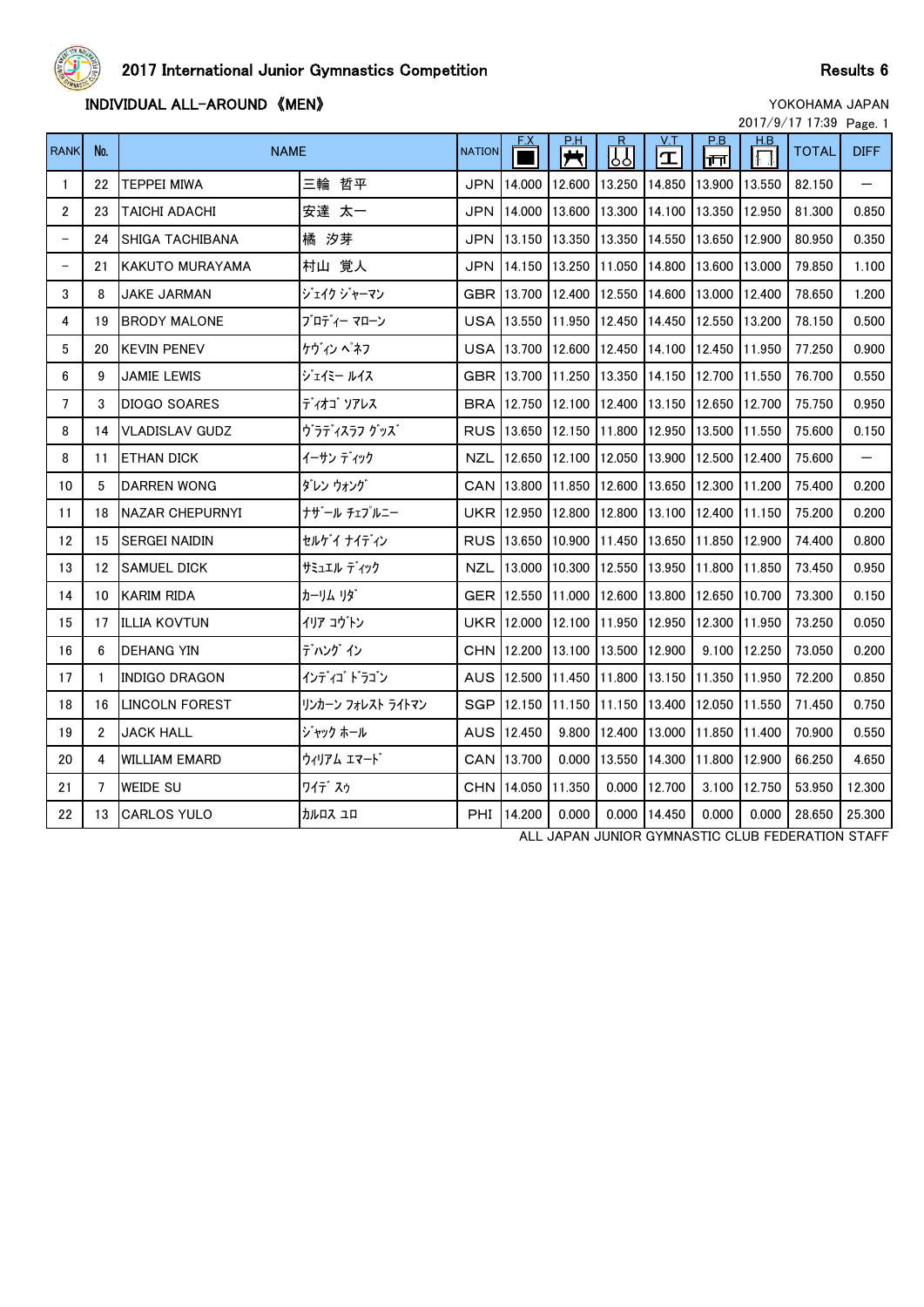

 $\Box$ 

| 2017/9/18 15:24 |
|-----------------|
|-----------------|

| <b>RANK</b> | No. | <b>NAME</b>        |            | <b>NATION</b> | <b>SCORE</b> | <b>DIFF</b> |
|-------------|-----|--------------------|------------|---------------|--------------|-------------|
|             | 7   | <b>WEIDE SU</b>    | ワイデスゥ      | <b>CHN</b>    | 14.300       |             |
| 2           | 13  | <b>CARLOS YULO</b> | カルロス ユロ    | <b>PHI</b>    | 14.250       | 0.050       |
| 3           | 21  | KAKUTO MURAYAMA    | 村山 覚人      | <b>JPN</b>    | 14.200       | 0.050       |
| 4           | 23  | TAICHI ADACHI      | 安達 太一      | <b>JPN</b>    | 13.950       | 0.250       |
| 5           | 9   | <b>JAMIE LEWIS</b> | ジェイミー ルイス  | <b>GBR</b>    | 13.800       | 0.150       |
| 6           | 5   | <b>DARREN WONG</b> | ダレン ウォング   | CAN           | 13.000       | 0.800       |
| 7           | 8   | <b>JAKE JARMAN</b> | ジェイク ジャーマン | <b>GBR</b>    | 12.950       | 0.050       |
| 8           | 20  | <b>KEVIN PENEV</b> | ケヴィン ペネフ   | <b>USA</b>    | 12.900       | 0.050       |

|--|

| <b>RANK</b>    | No. | <b>NAME</b>            | <b>NATION</b> | <b>SCORE</b> | <b>DIFF</b> |       |
|----------------|-----|------------------------|---------------|--------------|-------------|-------|
|                | 23  | <b>TAICHI ADACHI</b>   | 安達 太一         | <b>JPN</b>   |             |       |
| $\overline{2}$ | 24  | <b>SHIGA TACHIBANA</b> | 橘 汐芽          | <b>JPN</b>   | 13.850      | 0.150 |
| 3              | 6   | <b>DEHANG YIN</b>      | デハング イン       | <b>CHN</b>   | 13.550      | 0.300 |
| 4              | 14  | <b>VLADISLAV GUDZ</b>  | ヴラディスラフ グッズ   | <b>RUS</b>   | 13.100      | 0.450 |
| 5              | 18  | <b>NAZAR CHEPURNYI</b> | ナザール チェプルニー   | <b>UKR</b>   | 13.050      | 0.050 |
| 6              | 11  | <b>ETHAN DICK</b>      | イーサンディック      | <b>NZL</b>   | 12.900      | 0.150 |
| 7              | 8   | <b>JAKE JARMAN</b>     | ジェイク ジャーマン    | <b>GBR</b>   | 12.800      | 0.100 |
| 8              | 20  | <b>KEVIN PENEV</b>     | ケヴィン ペネフ      | <b>USA</b>   | 12.500      | 0.300 |



| $\sim$         |     |                        |                              |               |              |                                        |
|----------------|-----|------------------------|------------------------------|---------------|--------------|----------------------------------------|
| <b>RANK</b>    | No. | <b>NAME</b>            |                              | <b>NATION</b> | <b>SCORE</b> | <b>DIFF</b>                            |
|                | 4   | <b>WILLIAM EMARD</b>   | ウィリアム エマード                   | CAN           | 13.900       |                                        |
| $\overline{2}$ | 6   | <b>DEHANG YIN</b>      | デハングイン                       | <b>CHN</b>    | 13.800       | 0.100                                  |
| 3              | 24  | <b>SHIGA TACHIBANA</b> | 橘 汐芽                         | <b>JPN</b>    | 13.550       | 0.250                                  |
| 4              | 9   | <b>JAMIE LEWIS</b>     | ジェイミー ルイス                    | <b>GBR</b>    | 13.350       | 0.200                                  |
| 5              | 23  | TAICHI ADACHI          | 安達 太一                        | <b>JPN</b>    | 13.200       | 0.150                                  |
| 6              | 18  | <b>NAZAR CHEPURNYI</b> | ナザール チェプルニー                  | <b>UKR</b>    | 13.050       | 0.150                                  |
| 7              | 10  | <b>KARIM RIDA</b>      | カーリム リダ                      | <b>GER</b>    | 12.900       | 0.150                                  |
| 8              | 5   | <b>DARREN WONG</b>     | ダレン ウォング                     | CAN           | 12.550       | 0.350                                  |
|                |     |                        | $\lambda$ ll<br><b>IADAN</b> |               |              | HINIOR CVMNASTIC CLUB EEDERATION STAFF |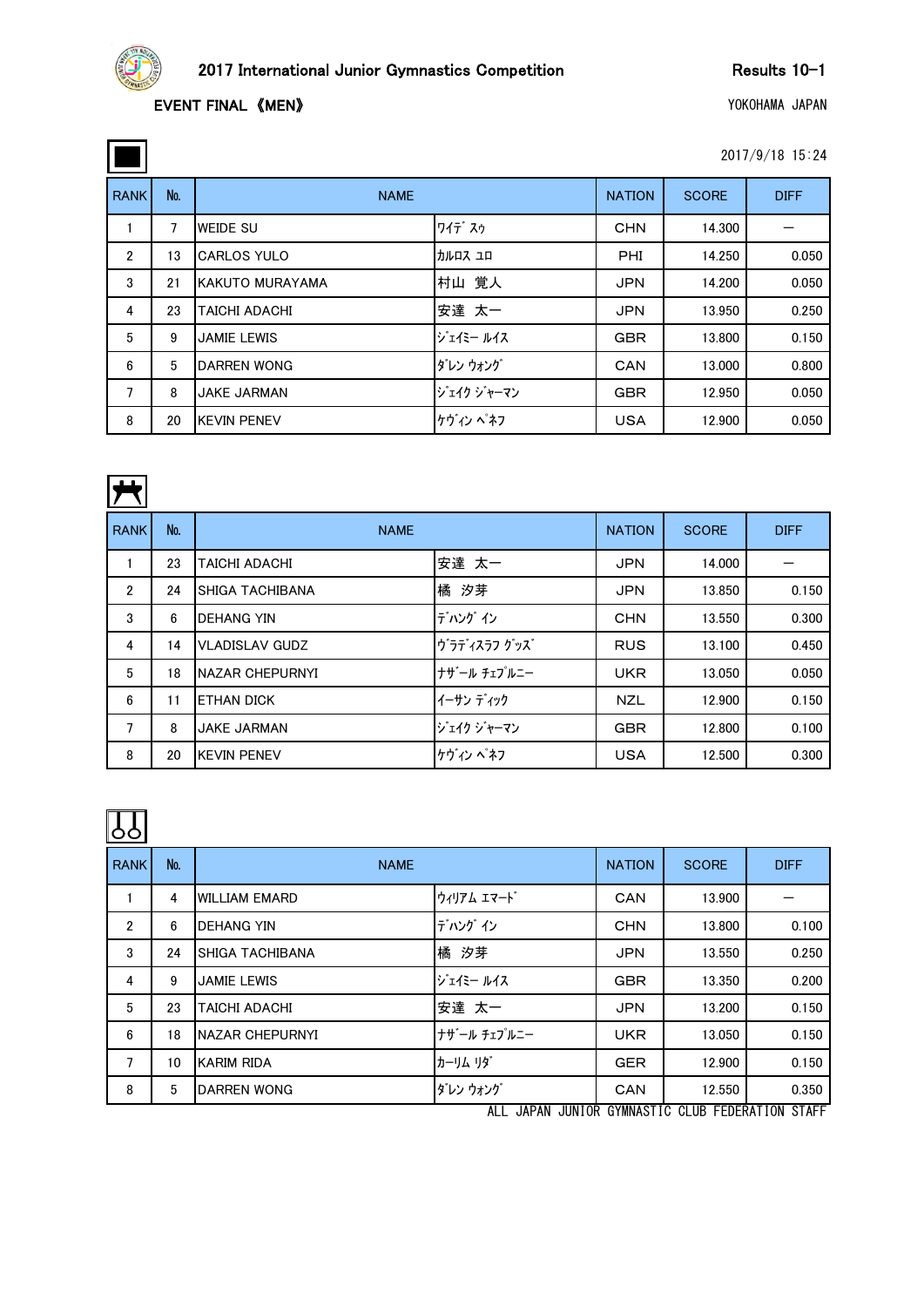

 $\Box$ 

| 2017/9/18 17:53 |  |
|-----------------|--|
|                 |  |

| $\mathbf T$    |     |                        |             |               |              | 2017/9/18 17:53 |
|----------------|-----|------------------------|-------------|---------------|--------------|-----------------|
| <b>RANK</b>    | No. | <b>NAME</b>            |             | <b>NATION</b> | <b>SCORE</b> | <b>DIFF</b>     |
|                | 13  | <b>CARLOS YULO</b>     | カルロス ユロ     | <b>PHI</b>    | 14.325       |                 |
| $\overline{2}$ | 24  | <b>SHIGA TACHIBANA</b> | 橘 汐芽        | <b>JPN</b>    | 14.300       | 0.025           |
| 3              | 8   | <b>JAKE JARMAN</b>     | ジェイク ジャーマン  | <b>GBR</b>    | 14.225       | 0.075           |
| 4              | 20  | <b>KEVIN PENEV</b>     | ケヴィン ペネフ    | <b>USA</b>    | 13.925       | 0.300           |
| 5              | 12  | <b>SAMUEL DICK</b>     | サミュエル ディック  | <b>NZL</b>    | 13.650       | 0.275           |
| 6              | 19  | <b>BRODY MALONE</b>    | ブロディー マローン  | <b>USA</b>    | 13.450       | 0.200           |
| $\overline{7}$ | 3   | <b>DIOGO SOARES</b>    | ディオゴ ソアレス   | <b>BRA</b>    | 13.325       | 0.125           |
| 8              | 4   | <b>WILLIAM EMARD</b>   | ウィリアム エマート゛ | CAN           | 13.300       | 0.025           |

| ∣ππ            |     |                        |             |               |              |             |
|----------------|-----|------------------------|-------------|---------------|--------------|-------------|
| <b>RANK</b>    | No. | <b>NAME</b>            |             | <b>NATION</b> | <b>SCORE</b> | <b>DIFF</b> |
|                | 22  | <b>TEPPEI MIWA</b>     | 三輪 哲平       | <b>JPN</b>    | 13.850       |             |
| $\overline{2}$ | 24  | <b>SHIGA TACHIBANA</b> | 橘 汐芽        | <b>JPN</b>    | 13.750       | 0.100       |
| 3              | 14  | <b>VLADISLAV GUDZ</b>  | ヴラディスラフ グッズ | <b>RUS</b>    | 13.450       | 0.300       |
| 4              | 19  | <b>BRODY MALONE</b>    | ブロディー マローン  | <b>USA</b>    | 13.100       | 0.350       |
| 5              | 8   | <b>JAKE JARMAN</b>     | ジェイク ジャーマン  | <b>GBR</b>    | 13.050       | 0.050       |
| 6              | 9   | <b>JAMIE LEWIS</b>     | ジェイミー ルイス   | <b>GBR</b>    | 12.950       | 0.100       |
| 7              | 3   | DIOGO SOARES           | ディオゴ ソアレス   | <b>BRA</b>    | 12.900       | 0.050       |
| 8              | 10  | <b>KARIM RIDA</b>      | カーリム リダ     | <b>GER</b>    | 12.500       | 0.400       |

| <b>RANK</b>    | No. | <b>NAME</b>          | <b>NATION</b> | <b>SCORE</b> | <b>DIFF</b> |       |
|----------------|-----|----------------------|---------------|--------------|-------------|-------|
|                | 21  | KAKUTO MURAYAMA      | 村山 覚人         | <b>JPN</b>   | 13.600      |       |
| $\overline{2}$ | 19  | <b>BRODY MALONE</b>  | ブロディー マローン    | <b>USA</b>   | 13.250      | 0.350 |
| 3              | 3   | <b>DIOGO SOARES</b>  | ディオゴ ソアレス     | <b>BRA</b>   | 13.200      | 0.050 |
| 4              | 7   | <b>WEIDE SU</b>      | ワイデスゥ         | <b>CHN</b>   | 12.500      | 0.700 |
| 5              | 22  | <b>TEPPEI MIWA</b>   | 三輪 哲平         | <b>JPN</b>   | 12.400      | 0.100 |
| 6              | 4   | <b>WILLIAM EMARD</b> | ウィリアム エマード    | CAN          | 12.000      | 0.400 |
| 7              | 15  | <b>SERGEI NAIDIN</b> | セルゲイナイディン     | <b>RUS</b>   | 11.950      | 0.050 |
| 8              | 11  | <b>ETHAN DICK</b>    | イーサン ディック     | <b>NZL</b>   | 10.500      | 1.450 |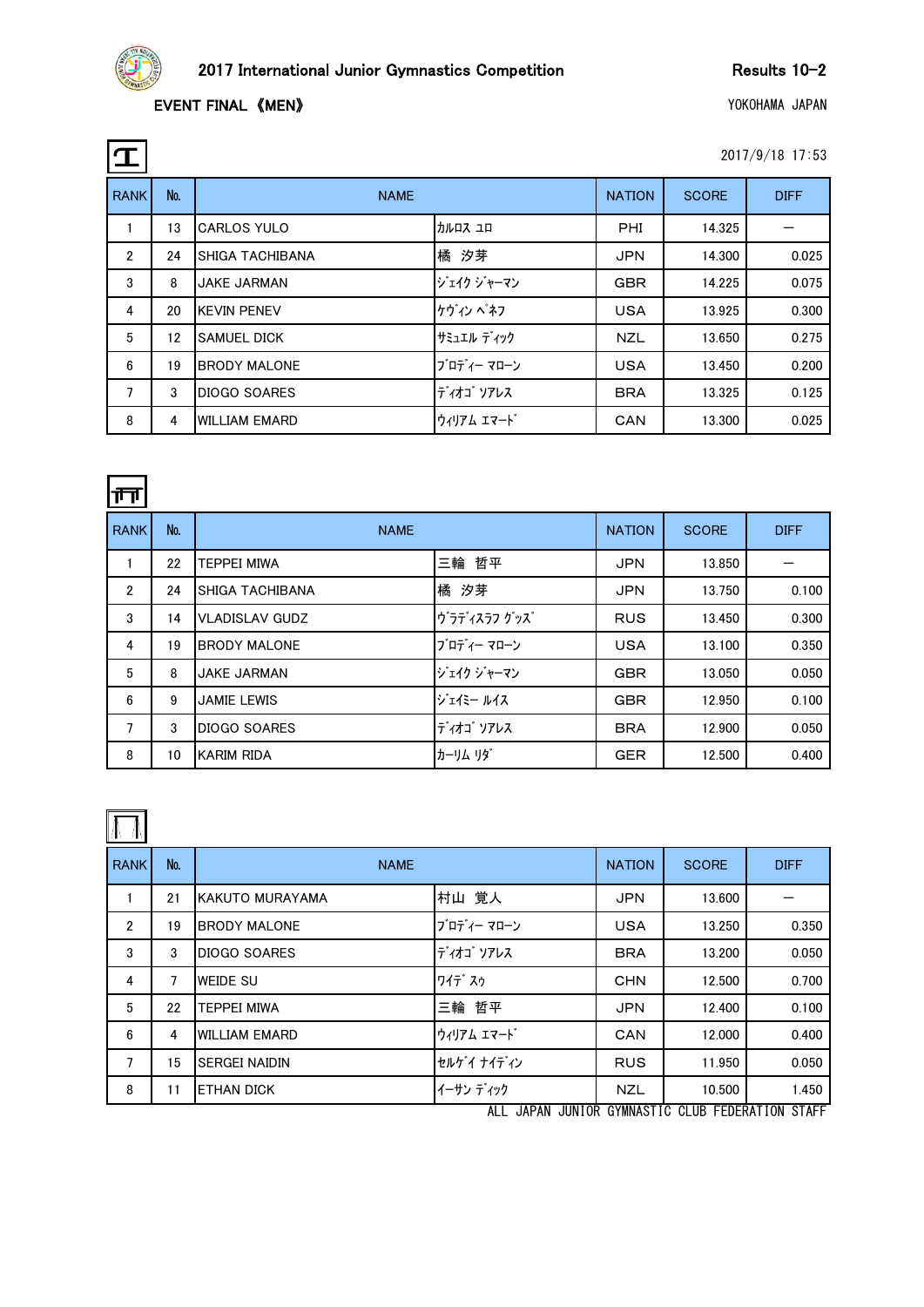

# 2017 International Junior Gymnastics Competition and Results 3

## **INDIVIDUAL ALL-AROUND 《WOMEN》 WOMEN**

|  |  |  |  |  | YUNUHAMA JAPAN |  |  |  |  |
|--|--|--|--|--|----------------|--|--|--|--|
|  |  |  |  |  |                |  |  |  |  |

| 2017/9/17 16:11   |                |                             |                 |               |                    |                 |                        |        |              |             |
|-------------------|----------------|-----------------------------|-----------------|---------------|--------------------|-----------------|------------------------|--------|--------------|-------------|
| <b>RANK</b>       | No.            | <b>NAME</b>                 |                 | <b>NATION</b> | V.T<br>$\mathbf T$ | <u>U.B</u><br>뻐 | <u>B.B</u><br>$ \Box $ | F.X    | <b>TOTAL</b> | <b>DIFF</b> |
| $\mathbf{1}$      | 13             | <b>MAILE O'KEEFE</b>        | マイル オキーフェ       | <b>USA</b>    | 14.550             | 13.950          | 14.450                 | 13.300 | 56.250       |             |
| $\overline{2}$    | 14             | <b>EMMA MALABUYO</b>        | エマ マラブヨ         | <b>USA</b>    | 14.550             | 13.400          | 13.750                 | 13.900 | 55.600       | 0.650       |
| 3                 | 3              | <b>YILE CHEN</b>            | イイレ チェン         | <b>CHN</b>    | 14.500             | 12.700          | 14.550                 | 13.050 | 54.800       | 0.800       |
| 4                 | 11             | ANGELINA SIMAKOVA           | アンケリーナ シマコウァ    | <b>RUS</b>    | 14.350             | 13.850          | 12.750                 | 13.150 | 54.100       | 0.700       |
| 5                 | 1.             | <b>ANNE-MARIE PADURARIU</b> | アンネーマリー ハト゛ゥラリウ | CAN           | 13.300             | 13.750          | 13.700                 | 12.100 | 52.850       | 1.250       |
| 6                 | 10             | <b>VALERIIA SAIFULINA</b>   | ヴァレリア サイフリナ     | <b>RUS</b>    | 13.700             | 12.750          | 12.200                 | 13.300 | 51.950       | 0.900       |
| 7                 | 7              | <b>SEOJEONG YEO</b>         | セジョン イェオ        | <b>KOR</b>    | 13.850             | 12.150          | 12.850                 | 12.550 | 51.400       | 0.550       |
| 8                 | $\mathfrak{p}$ | <b>EMMA SPENCE</b>          | エマ スペンス         | CAN           | 13.400             | 12.700          | 12.800                 | 12.200 | 51.100       | 0.300       |
| 9                 | 18             | <b>YUNA ENDO</b>            | 遠藤 結菜           | <b>JPN</b>    | 13.250             | 12.100          | 12.950                 | 12.650 | 50.950       | 0.150       |
| 10 <sup>°</sup>   | 15             | AYAKA SAKAGUCHI             | 坂口 彩夏           | <b>JPN</b>    | 14.550             | 12.150          | 11.300                 | 12.900 | 50.900       | 0.050       |
| 11                | 8              | <b>SOLYI SHIN</b>           | ソルイー シン         | <b>KOR</b>    | 13.450             | 12.300          | 12.350                 | 12.500 | 50.600       | 0.300       |
| $\qquad \qquad -$ | 16             | <b>SOYOKA HANAWA</b>        | 塙 颯香            | <b>JPN</b>    | 13.400             | 12.200          | 12.250                 | 12.400 | 50.250       | 0.350       |
|                   | 17             | <b>CHIAKI HATAKEDA</b>      | 畠田 千愛           | <b>JPN</b>    | 13.200             | 11.900          | 10.950                 | 13.050 | 49.100       | 1.150       |
| 12 <sup>2</sup>   | 12             | <b>SZE LIM</b>              | スーリム            | <b>SGP</b>    | 10.450             | 9.850           | 11.900                 | 10.400 | 42.600       | 6.500       |
| 13                | 9              | <b>DENISA GOLGOTA</b>       | デニッサ ゴルゴタ       | ROU           | 14.350             | 9.700           | 11.450                 | 0.000  | 35,500       | 7.100       |
| 14                | 4              | QI LI                       | クイリー            | <b>CHN</b>    | 0.000              | 0.000           | 15.250                 | 12.750 | 28.000       | 7.500       |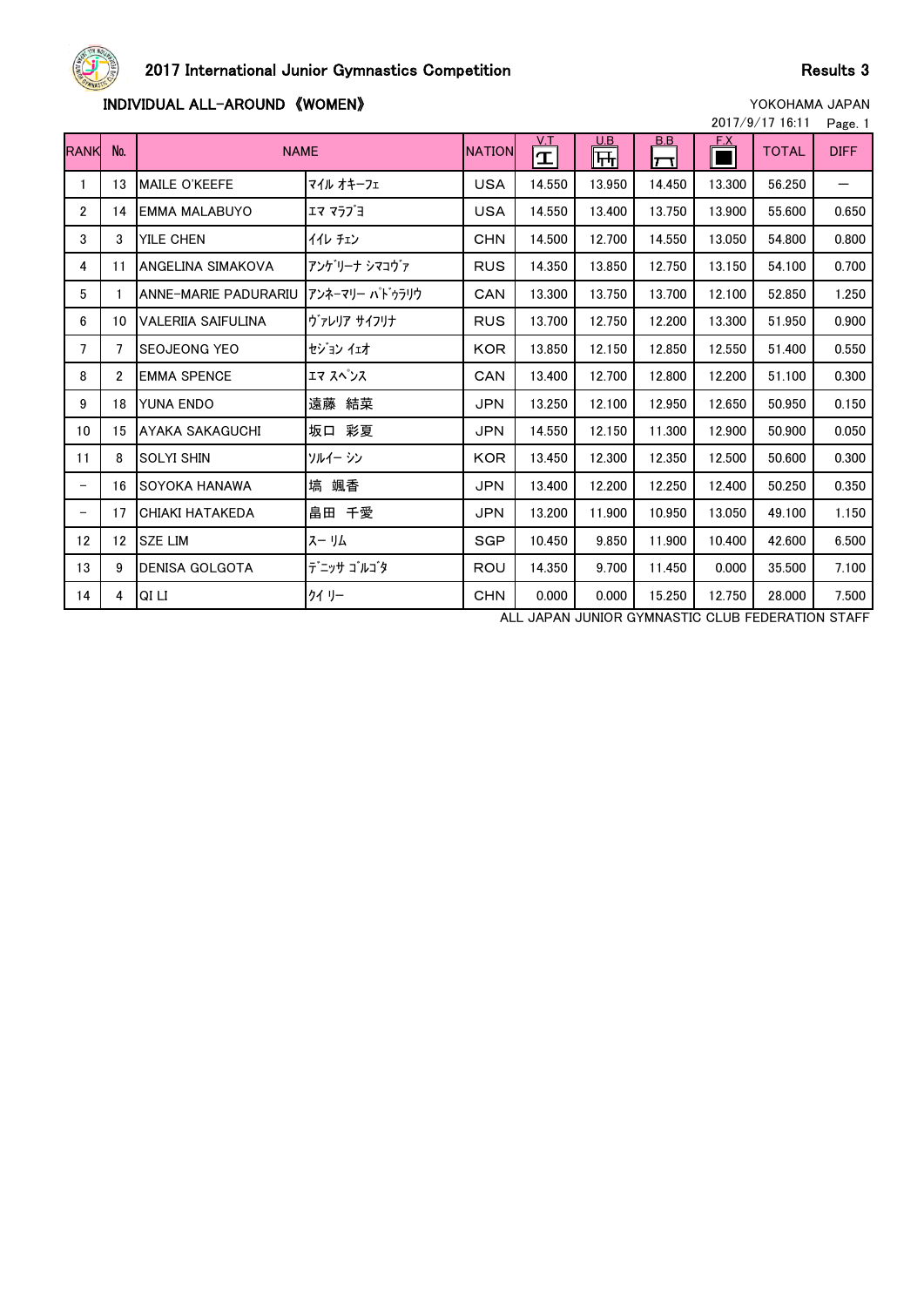

## EVENT FINAL 《WOMEN》 WELL THE SERVICE OF STATE STATE OF STATE OF STATE OF STATE OF STATE OF STATE OF STATE OF STATE OF STATE OF STATE OF STATE OF STATE OF STATE OF STATE OF STATE OF STATE OF STATE OF STATE OF STATE OF STATE

| $\mathbf T$    |                  |                           |              |               |              | 2017/9/18 15:01 |
|----------------|------------------|---------------------------|--------------|---------------|--------------|-----------------|
| <b>RANK</b>    | No.              | <b>NAME</b>               |              | <b>NATION</b> | <b>SCORE</b> | <b>DIFF</b>     |
|                | 11               | ANGELINA SIMAKOVA         | アンゲリーナ シマコヴァ | <b>RUS</b>    | 14.433       |                 |
| $\overline{2}$ | 13               | MAILE O'KEEFE             | マイル オキーフェ    | <b>USA</b>    | 14.183       | 0.250           |
| 3              | 14               | EMMA MALABUYO             | エマ マラブヨ      | <b>USA</b>    | 14.150       | 0.033           |
| 4              | 15               | AYAKA SAKAGUCHI           | 坂口 彩夏        | <b>JPN</b>    | 14.099       | 0.051           |
| 5              | 7                | <b>SEOJEONG YEO</b>       | セジョンイェオ      | <b>KOR</b>    | 13.916       | 0.183           |
| 6              | 10 <sup>10</sup> | <b>VALERIIA SAIFULINA</b> | ヴァレリア サイフリナ  | <b>RUS</b>    | 13.749       | 0.167           |
| $\overline{7}$ | 2                | <b>EMMA SPENCE</b>        | エマ スペンス      | <b>CAN</b>    | 13.066       | 0.683           |
| 7              | 16               | <b>SOYOKA HANAWA</b>      | 塙 颯香         | <b>JPN</b>    | 13.066       |                 |

| ┡┯┿            |                |                          |                 |               |              |             |
|----------------|----------------|--------------------------|-----------------|---------------|--------------|-------------|
| <b>RANK</b>    | No.            | <b>NAME</b>              |                 | <b>NATION</b> | <b>SCORE</b> | <b>DIFF</b> |
|                | 3              | YILE CHEN                | イイレ チェン         | <b>CHN</b>    | 14.166       |             |
| $\overline{2}$ | 13             | MAILE O'KEEFE            | マイル オキーフェ       | <b>USA</b>    | 14.033       | 0.133       |
| 3              | 14             | <b>EMMA MALABUYO</b>     | エマ マラブヨ         | <b>USA</b>    | 13.933       | 0.100       |
| 4              | 11             | <b>ANGELINA SIMAKOVA</b> | アンケリーナ シマコヴァ    | <b>RUS</b>    | 13.900       | 0.033       |
| 5              |                | ANNE-MARIE PADURARIU     | アンネーマリー パト゛ゥラリウ | <b>CAN</b>    | 13.300       | 0.600       |
| 6              | $\overline{2}$ | <b>EMMA SPENCE</b>       | エマ スペンス         | <b>CAN</b>    | 12.766       | 0.534       |
| $\overline{7}$ | 10             | VALERIIA SAIFULINA       | ヴァレリア サイフリナ     | <b>RUS</b>    | 12.533       | 0.233       |
| 8              | 8              | <b>SOLYI SHIN</b>        | ソルイー シン         | <b>KOR</b>    | 12.400       | 0.133       |